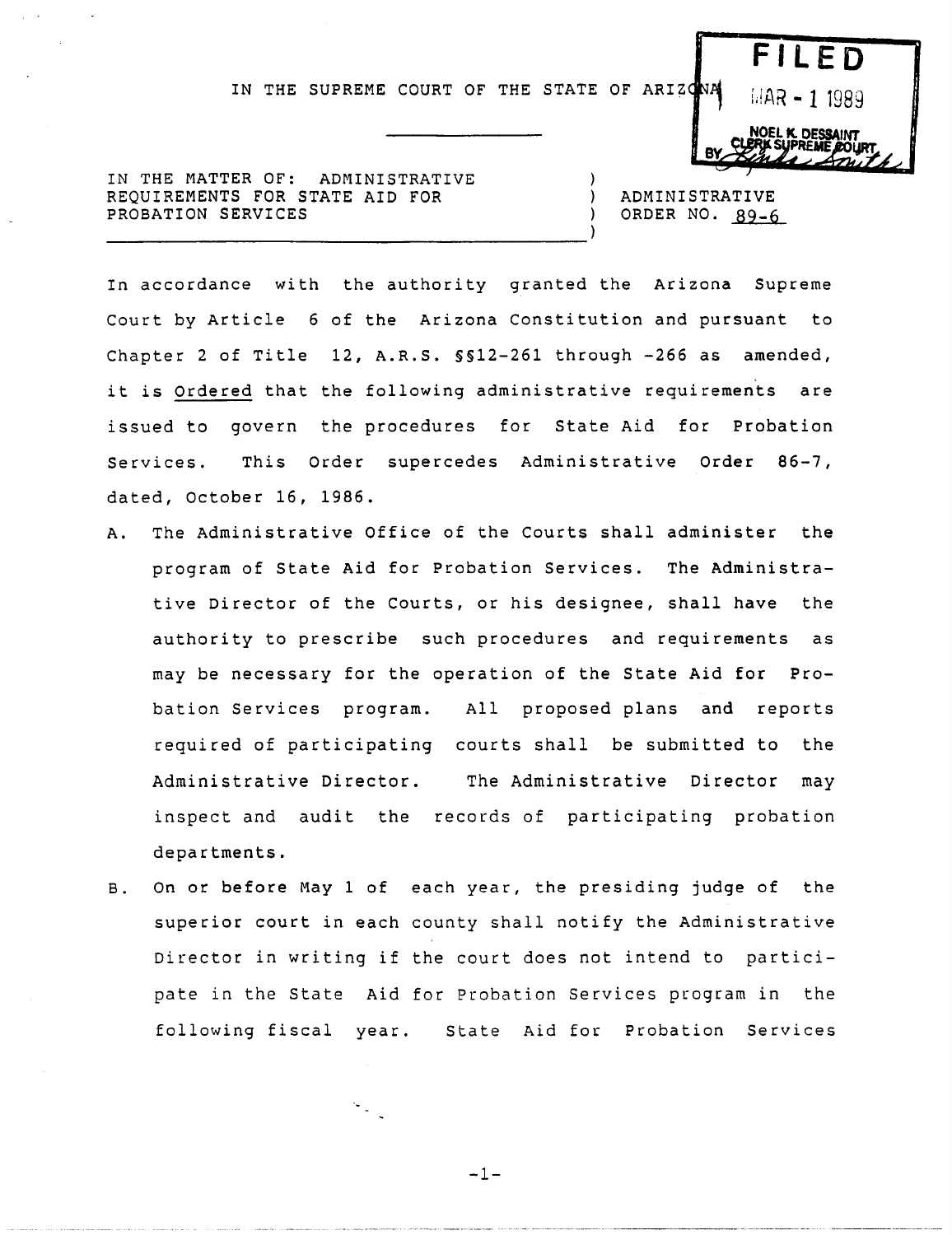plans shall be submitted to the Administrative Director by May 31 of each year, for the following fiscal year.

- C. The presiding judge of the superior court in each county desiring to participate in the State Aid for Probation Services program, pursuant to A.R.S. §§12-26l through -266 as amended, shall submit to the Administrative Director one or more of the following plans:
	- 1. For program funds in which adult and juvenile departments may participate:
		- a. A plan to improve, maintain, or expand juvenile probation services;
		- b. A plan to achieve or maintain the average adult probation case supervision requirement prescribed in A.R.S. §12-251.
	- 2. For program funds in which only adult departments may participate:
		- a. A plan to achieve or maintain the average adult probation case supervision requirement prescribed in A.R.S. §12-251.
- D. All plans shall conform with the statutory requirements set forth in A.R.S. §§12-261 through -266 as amended. In addition, each submitted plan must set forth the following:
	- 1. A statement that a minimum of 80 percent of the State Aid for Probation Services funds distributed by the Supreme Court pursuant to A.R.S. §12-265 as amended, will be utilized for the payment of salaries and corresponding employee-related benefits of probation officers supervis-

-2-

У.,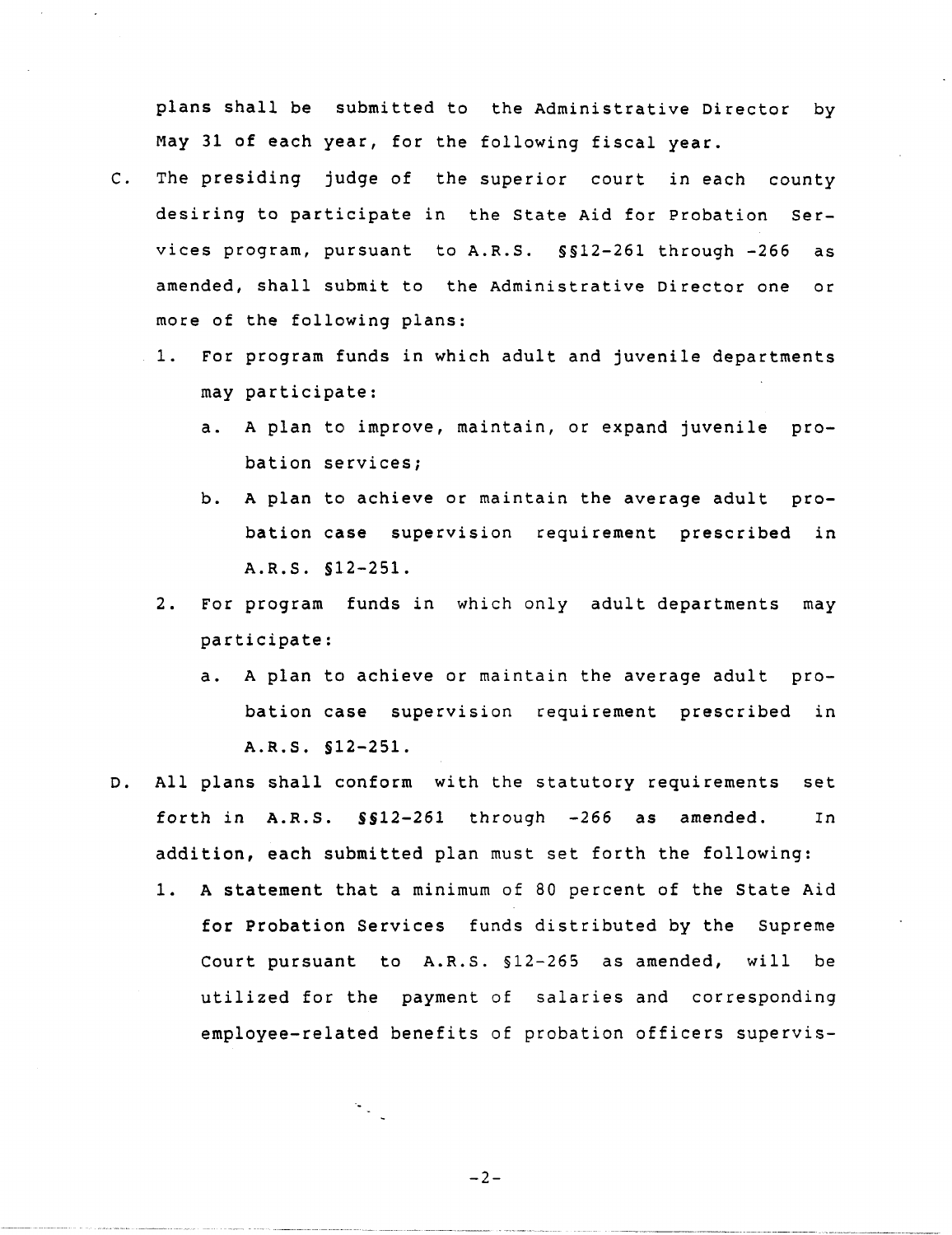ing adults or juveniles on probation to the superior court who reside in the county. IF A DEPARTMENT DESIRES AN EXEMPTION FROM THE 80 PERCENT/20 PERCENT REQUIREMENTS AS AUTHORIZED BY SECTION 0-5 AND SECTION 0-4, IT MUST BE INCORPORATED IN THEIR PLAN WITH SPECIFIC JUSTIFICATION.

- 2. The number of probation officer positions supervising adults or juveniles on probation within the county whose salaries are paid by county funds and whose salaries are paid by probation services fee funds as of the date the plan is signed by the presiding superior court judge.
- 3. The number of probation officer positions supervising adults or juveniles on probation within the county whose salaries will be paid with State Aid for Probation Services funds, including the following:
	- a. Each position's title;
	- b. The total annual salary for each position;
	- c. The amount of the salary to be paid from State Aid for Probation Services funds.
- 4. A description of how or for what any remaining State Aid for Probation Services funds, not used for the salaries or employee-related expenses of probation officers supervising probationers, will be utilized. Not more than 20 percent of the fund may be used to otherwise maintain, improve or enhance adult or juvenile probation services.
- 5. THE ADMINISTRATIVE DIRECTOR MAY EXEMPT A DEPARTMENT FROM THE PROVISIONS OF PARAGRAPH 0-4 AND 0-1 IF A UNIQUE OR CRISIS SITUATION SHOULD ARISE WHICH WOULD REQUIRE AN

 $-3-$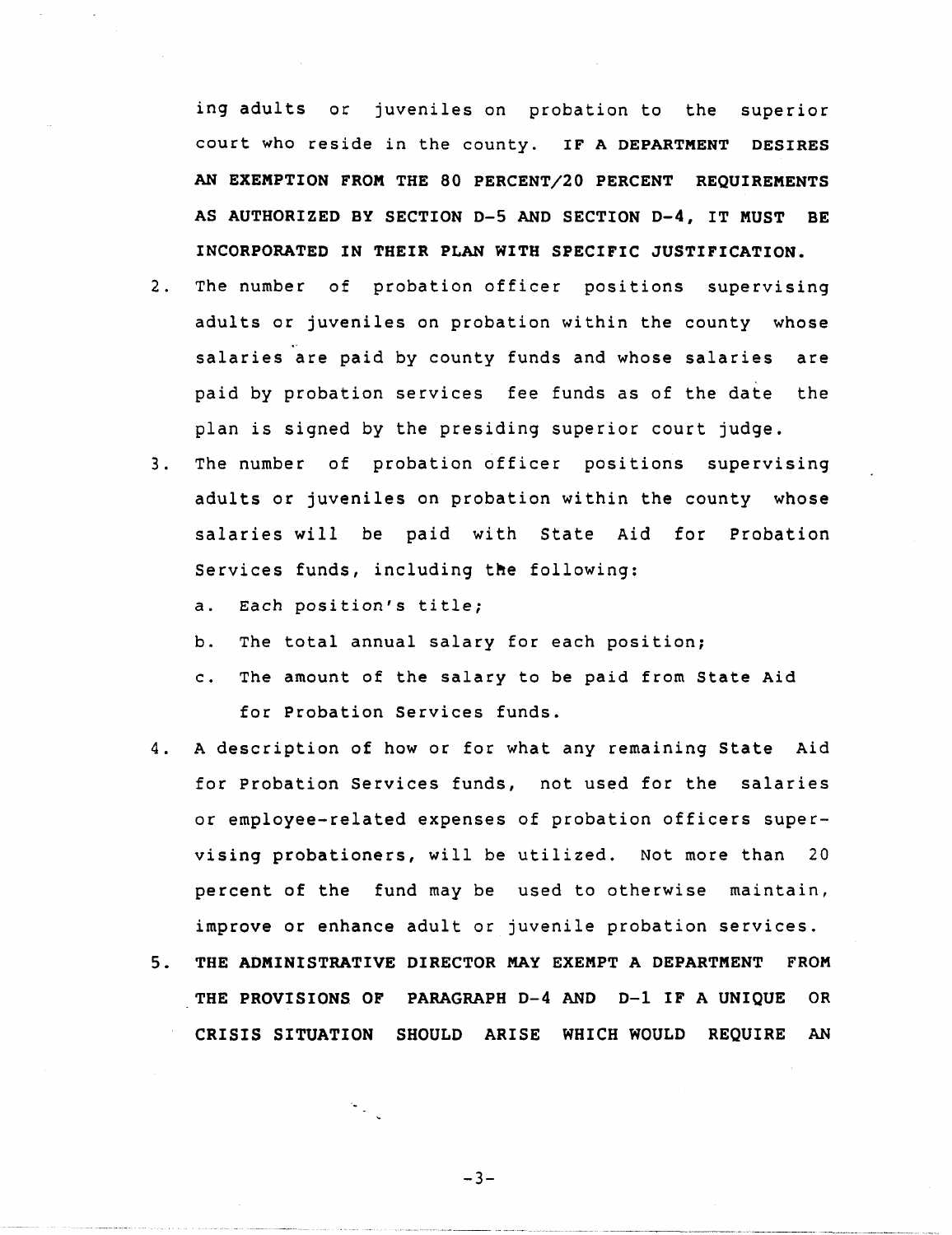EXPENDITURE OF MORE THAN 20 PERCENT OF THE FUNDS ALLOCATED TO BE SPENT ON SUPPORT PERSONNEL OR OTHER SUPPORT REQUIREMENTS. SUCH EXEMPTIONS SHOULD ONLY BE GRANTED ON OCCASIONS WHERE IT IS NECESSARY TO FURTHER THE INTENT OF A.R.S. S12-2S1, ET SEQ., AND THIS ADMINISTRATIVE ORDER. THE ADMINISTRATIVE DIRECTOR MAY EXEMPT A DEPARTMENT FROM THE PROVISIONS OF PARAGRAPHS D-4 AND 0-1 IF THE ADMINISTRATIVE OFFICE OF THE COURTS REQUESTS A DEPARTMENT TO OPERATE AN EXPERIMENTAL OR PILOT PROGRAM, THE SUCCESS OF WHICH WOULD POTENTIALLY BENEFIT OTHER DEPARTMENTS AND FURTHER THEIR ABILITY TO PROVIDE MORE EFFECTIVE PROBATION SUPERVISION.

- 6. The budget necessary to implement the plan and the total amount of the current county appropriation for adult or juvenile probation services or both, if applicable. The amount of the county's appropriation and budget for the fiscal year corresponding to the State Aid for Probation Services plan and a listing of the probation officer positions budgeted for the adult and juvenile probation departments shall be submitted as soon as it is known, but no later than October 1 of each year.
- E. State Aid for Probation Services funds shall supplement county funds provided for probation services. No state funds may be used to increase any salaries funded under current county probation programs, EXCEPT AS PROVIDED IN A.R.S.  $$S8-203(C)$  AND  $12-251(C)$ .

 $-4-$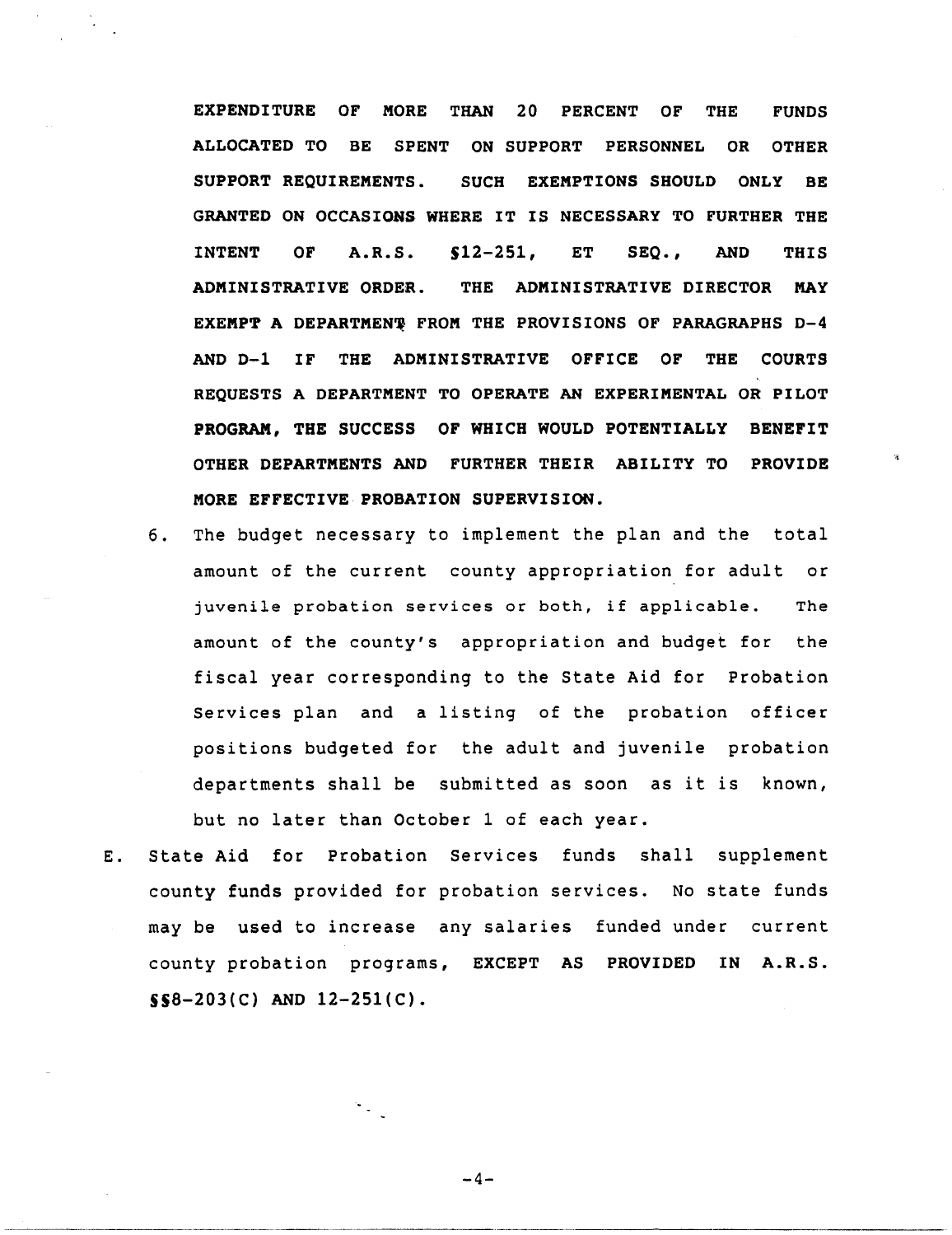- F. Each participating superior court shall receive, from the funds appropriated for State Aid for probation services a base amount of \$20,000. The allocation and distribution of the remainder of appropriated State Aid funds to the participating superior courts shall be based on need and the probable effectiveness of each plan submitted by a superior court. The determination of the foregoing will be based on the following factors:
	- 1. The amount of money necessary to maintain existing positions currently funded by State Aid funds.
	- 2. The reasons for the proposed allocation of funds between the court's Juvenile and Adult Probation Departments.
	- 3. The availability to the superior court of county and other funds to carry out the plan.
	- 4. Current and anticipated probation supervision caseloads.
	- 5. Other circumstances which may be relevant to the determination of need and effectiveness of a submitted plan.
- G. The Administrative Director, based on the statistical reports supplied to the Supreme Court by the superior court probation departments and such other information as may be available, shall advise the Supreme Court which probation departments are not in compliance with the supervision requirements prescribed in A.R.S. §12-251. The allocation and distribution of State Aid Enhancement Funds shall be based on the current and anticipated level of compliance by each court with the supervision requirements prescribed in A.R.S. §12-251, and the current and anticipated growth in the probation super*vision* caseload of each court.

 $-5-$ 

------~--------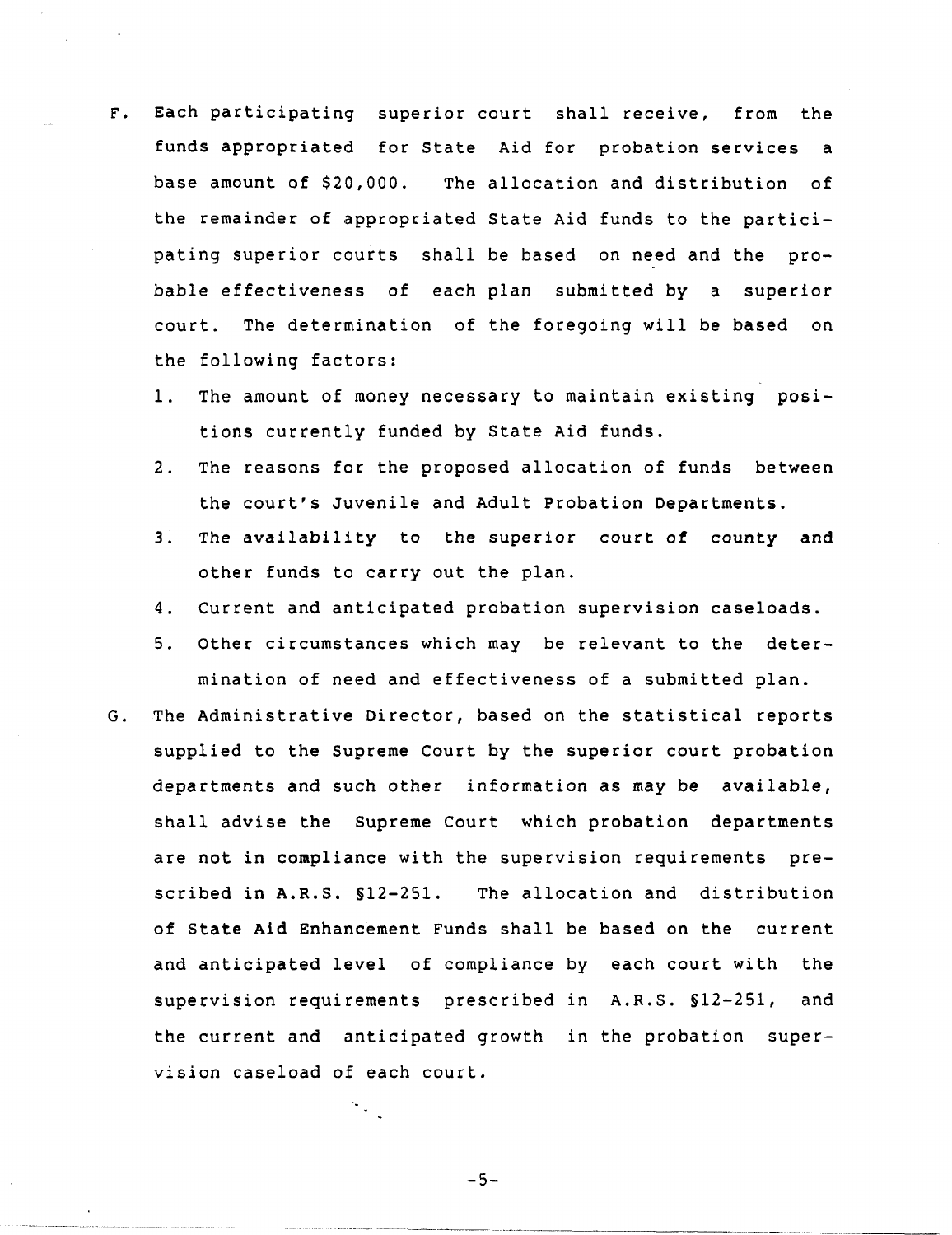- H. The Administrative Director may re-allocate funds during a fiscal year, when circumstance justify such action.
- I. Upon the submission of a proposed plan by the presiding judge of a county, the Administrative Director shall review the plan to determine whether it complies with the provisions of the statutes and these requirements.
	- 1. Any plan which is not in conformity with the statutes or the requirements shall be returned to the presiding judge of the submitting court by the Administrative Director with a written explanation of where the plan fails to comply either with the statutes or these requirements.
	- 2. The Administrative Director is authorized to approve the plans and modifications which are in conformity with the applicable laws and this order. Modification of approved plans shall be submitted in writing by the presiding judge of the superior court to the Administrative Director.
	- 3. Any plan or plan modification rejected by the Administrative Director shall be submitted to the Chief Justice of the Supreme Court for consideration and final determination.
	- 4. Any plan rejected by the Chief Justice shall be returned to the presiding judge of the court with a written explanation of the reasons for the rejection.
	- 5. Upon approval of a plan, the Administrative Director shall enter into a funding agreement with the submitting superior court and make such payments to the court or

-6-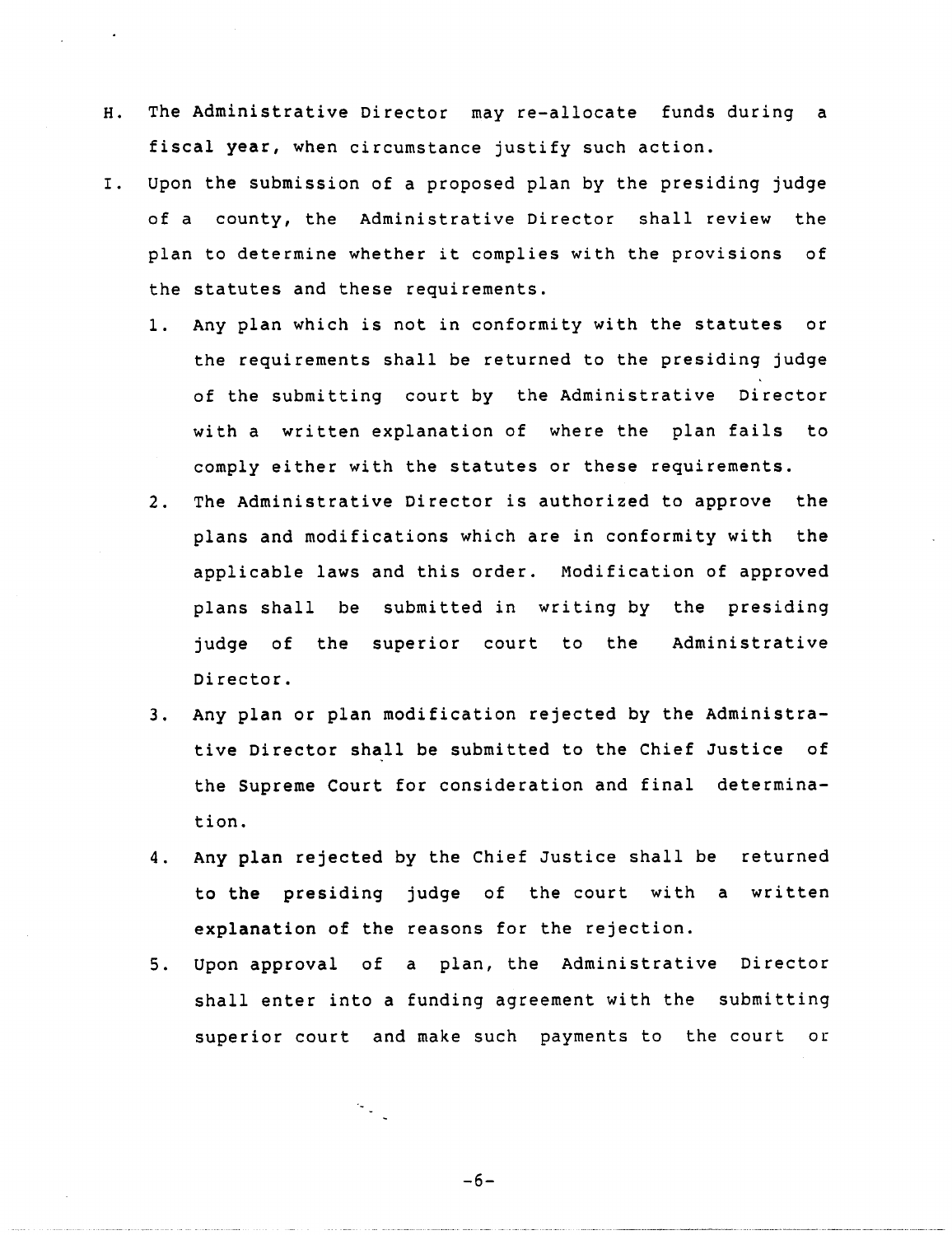authorize direct expenditures for the benefit of the court as are necessary to carry out the agreement.

- 6. Funds received pursuant to these requirements shall be deposited in a special revenue fund established pursuant to the procedures provided in Sections III-B and IV-I of the Auditor General's Uniform Accounting Manual for Arizona Counties. The Administrative Director may adopt any accounting and reporting procedures needed to administer the fund.
- 7. EACH PARTICIPATING SUPERIOR COURT AND ITS PROBATION DEPARTMENT SHALL RETAIN ALL FINANCIAL RECORDS, APPLICABLE PROGRAM RECORDS, AND DATA RELATED TO EACH APPROVED PLAN IN ACCORDANCE WITH THE ADULT PROBATION RECORDS MANAGE-MENT, RECORDS RETENTION, AND DISPOSITION SCHEDULE AND ANY OTHER LAW OR DIRECTIVE THAT MAY APPLY.
- J. By May 31 and December 31 of each year, the presiding judge of the superior court in each participating county shall submit to the Administrative Director an evaluation report, on a form provided by the Administrative Director, describing the program and its accomplishments.
- K. State Aid for Probation Services funds unencumbered as of June 30. of each fiscal year and unexpended as of July 31 shall be returned to the Supreme Court for reversion into the state general fund. Such funds shall be forwarded to the Administrative Director on or before August 31 of each year, and shall be accompanied by a closing financial statement signed by the presiding judge and the presiding juvenile court judge on a form provided by the Administrative Director.  $\mathcal{F}_{\text{max}}$

 $-7-$